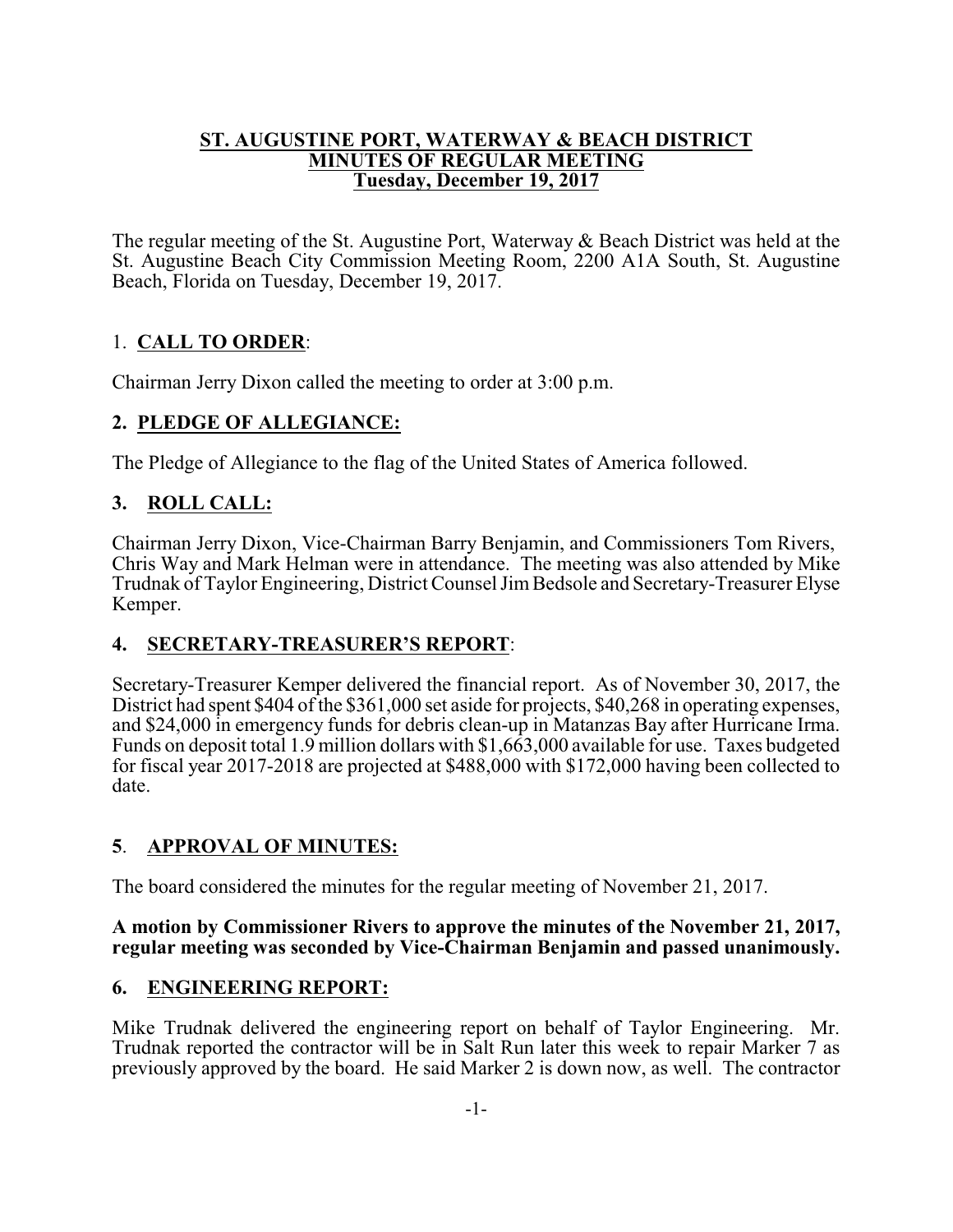may be able to repair both markers at the same time. He also said he has been notified the application for restoration of South Ponte-Vedra Beach and Vilano Beach is finally complete. The emergency work done in Summer Haven after hurricane Irma appears to be reimbursable in the amount of two hundred thousand dollars, more or less, and he will learn more about that in the coming months. He said the requests for reimbursement from Matthew are still pending and that the work after Matthew was treated differently because it involved rebuilding of a county road.

Commissioner Helman questioned the status of the letter Mr. Helman wrote to FWC asking for slow or no wake signs to be placed in the San Sebastian River. Lt. Steve Zukowski, FWC, responded that the San Sebastian River is not within FWC jurisdiction because it is not part of the Intracoastal Waterway. He said St. Johns County has jurisdiction and that the easiest way to post signs in the river is by using buoys. Commissioner Helman said the only signs now are at the mouth of the river and that no one launching from the river sees any signs at all.

Wil Smith, Director of Parks and Recreation for St. Johns County, said the county will post the signs as needed if the District will pay for it. Commissioner Helman suggested adding at least two signs and buoys, too. Commissioner Way said signs should be placed at Cat's Paw Marina and at the Boatyard for vessels leaving those facilities. Mr. Smith said he would get some prices for the signs and come back to the board.

### **7. OLD BUSINESS:**

Corporal Josh Underwood appeared on behalf of the Sheriff's Marine Unit. He reported the Sheriff's Office has agreed to split the \$90,000 cost of the airboat needed by the Marine Unit. Corporal Underwood said their office has been using an airboat operated by U.S. Customs but that it was unable to negotiate extremely shallow areas because it was too heavy. Commissioner Helman said he supports the idea of such a vessel, but that it will need to be a part of next year's budget. Secretary-Treasurer Kemper said budget discussions begin in July. Vice-Chairman Benjamin advised Corporal Underwood to return with this request in April. No action was taken on this item.

### **8. NEW BUSINESS:**

St. Augustine Beach Commissioner Undine George appeared and reminded the board that the District supported the city in 2005 with a donation for planting sea oats. She said the current cycle of beach renourishment will complete early in 2018 and that it would be ideal if the District could assist in March or April with an extensive planting project on the new sand. She requested one hundred thousand dollars. Chairman Dixon said the last project was very successful and that he was in favor of participating again. Secretary-Treasurer Kemper said a budget amendment would be necessary to authorize the funding from reserves. Commissioners Rivers and Helman were supportive, as well. No vote was taken on this item.

Jason Harrah, United States Army Corps of Engineers, presented a project overview of the St. Augustine Inlet area. He recounted that the Shore Protection Project for St. Augustine Beach, which is beach renourishment, began in 2003 and is repeated every 5 years, with a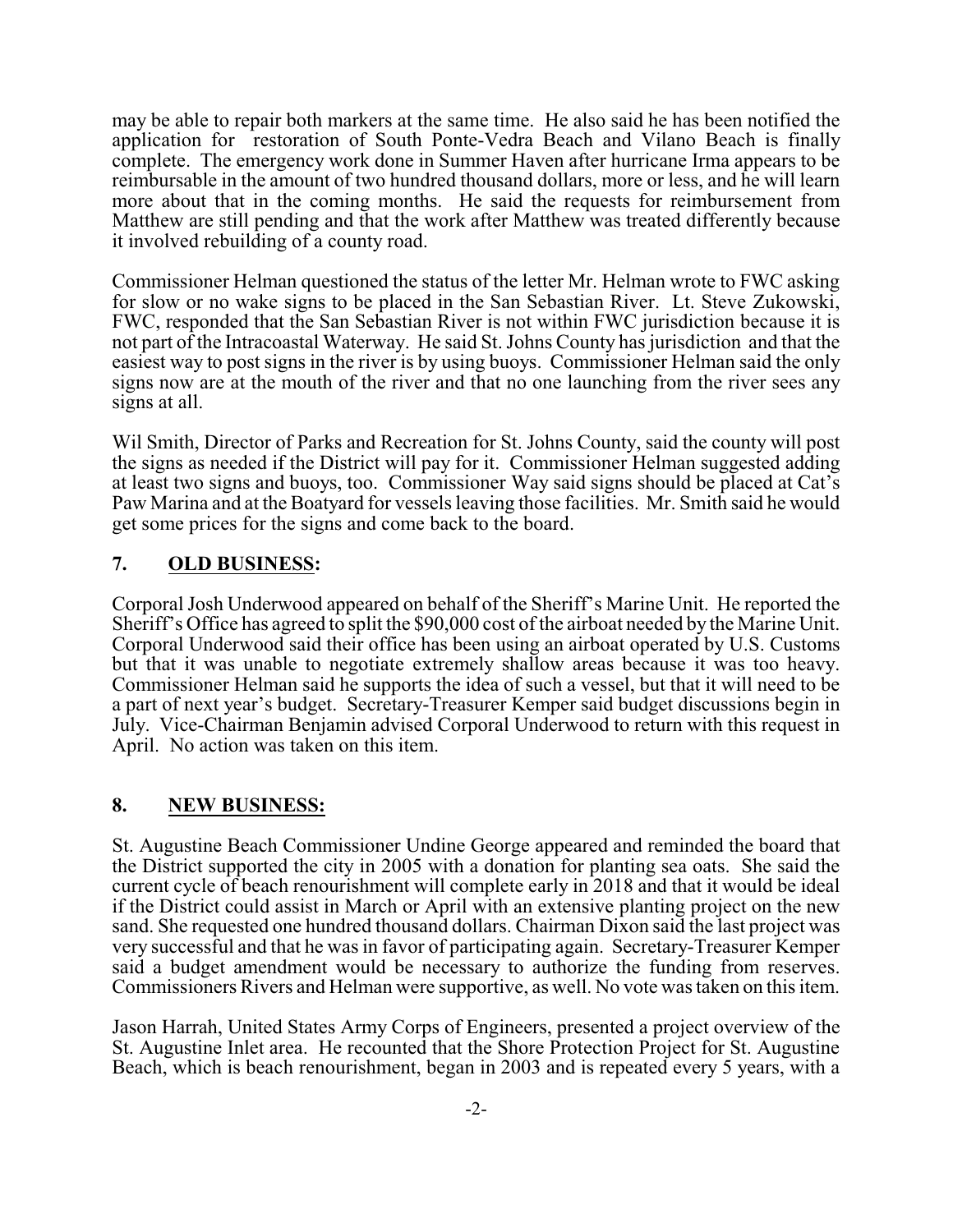50-year project life. Eighty percent of the cost is paid by the federal government and twenty percent from local sources. This year's project will place 800 thousand cubic yards of sand on St. Augustine Beach between Pope Road and 10<sup>th</sup> Street and will cost 13 million dollars. He said work will proceed 24 hours a day and that the Corps will post progress notices on its social media page. Most of the sand will come from the federal inlet channel and from the south lobe of the ebb shoal.

Another project is the Coastal Storm Study from Vilano Beach to the Duval County line. He said most of the severe damage occurred between markers R117 and R102, and that the study contemplates placing 1.3 million cubic yards of sand along that three-mile area. The cost will be 78 million dollars and will be paid for with 23% federal funds and 77% state and local funds. The ratio of federal dollars to local dollars is much less than with St. Augustine Beach because public access to the beach north of the inlet is not adequate to qualify for greater federal participation. The county would need to open up existing public easements and provide parking in order to gain a better funding ratio. He added that sand was last placed north of the inlet in April, 2017, when fifty thousand yards was deposited there. The next regular dredging of the federal channel will occur in 2019-2020 and some of that sand may be deposited north of the inlet, as well.

The last project discussed was the north groin of the inlet. He said studies indicate about 200 feet of the groin has disappeared since it was built. The missing portion needs to be replaced and the groin needs to be better sealed to prevent sand leaking into the inlet. He said his agency has not decided how the groin will be sealed, but the movement of sand into the inlet needs to be stopped. Chairman Dixon recalled that in 1975 the groin structure was much larger and no sand was collecting on Porpoise Point as it does today. He added that sand accumulating in the inner harbor has become a problem, as well.

FIND Commissioner Carl Blow said his agency is interested in anything that will reduce the need to dredge the Intracoastal Waterway. He said tightening the groin would also benefit the inner harbor by decreasing the accumulation of sand. Mr. Harrah said the work on the groin will be funded 100% by the federal government.

### **9. GOVERNMENT REPRESENTATIVE COMMENTS:**

Jim Piggott, City of St. Augustine, said fuel sales are resuming at the City Marina for both gas and diesel. He also announced that FIND will be providing a 25% match for repair of the city pier at Lighthouse Park and that the contribution was made possible through the efforts of FIND Commissioner Carl Blow. FIND has also approved a 25% match for repair of the City Marina. Bids are being solicited now, and the work will begin with the south dock.

Corporal Josh Underwood, St. Johns CountySheriff's Office, reported the Marine Unit spent 132 hours on the water last month, responded to 69 calls for assistance, performed 16 inspections, assisted with the recovery of an NOAA data buoy from St. Augustine Inlet, and wrote 14 citations for navigation lights. Additionally, his agency assisted with boater safety at the Regatta of Lights in St. Augustine and Palm Valley.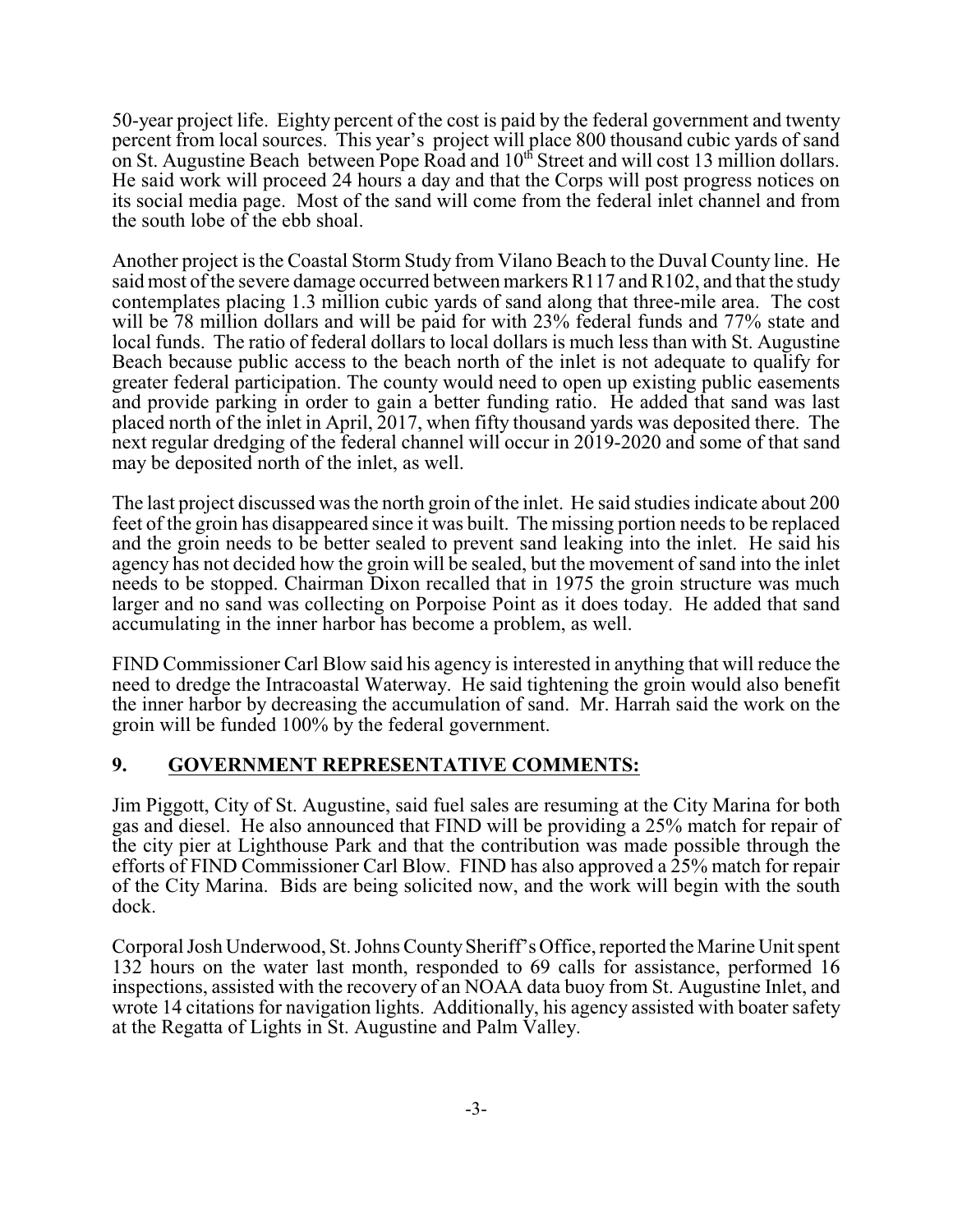Lt. Steve Zukowski, FWC, reported the annual Regatta of Lights went well and the weather was cold. FWC has been assisting the U.S. Coast Guard with vessels displaced by Hurricane Irma. The vessels, mostly sunken, will be removed by the Coast Guard at government expense. He then introduced Officer Bill Miller who worked in the local marine industry prior to becoming a FWC officer. FWC and the Coast Guard have identified eleven vessels for salvage or destruction: 2 in the St. Johns River, 6 at Crane Park, one in East Creek, and one in Hospital Creek.

FIND Commissioner Carl Blow discussed the recent letter from FIND denying the District's request for financial assistance with the expense of repairing the breach caused by Hurricane Matthew. Mr. Blow said FIND's rules do not allow it to reimburse an agency for work already performed. He added that something like fifty thousand yards of sand was deposited in the Intracoastal Waterway by Hurricane Irma which will have to be removed eventually, and could be placed on the beach at Summer Haven. He explained that the City of St. Augustine was able to receive financial aid from FIND for Hurricane Irma damage because none of the repair work had been done yet.

Chairman Dixon discussed changes over time in FIND's sand placement template at Summer Haven. He said it used to encompass the entire Summer Haven beach but now has shifted to the south. Mr. Trudnak said FIND and the Corps of Engineers have a permit, and so does St. Johns County. He said the District has been able to use both permits and can place sand over the entire area.

Mr. Blow also discussed a proposal by the Florida Constitution Revision Commission that could eliminate the taxing authority of special districts such as the Port, FIND and the St. Augustine Airport, as well as numerous hospitals and ports throughout the state. He said only water management districts are proposed to be exempt. The commission convenes every twenty years to review the Florida Constitution and usually recommends proposals which are placed on the ballot for referendum. Without special district sponsors, the U.S. ArmyCorps of Engineers would be without authority to act in many cases. He recommended the board get involved in protecting the job special districts do for the citizens.

Wil Smith, St. Johns County Parks and Recreation, reported the county has applied for a permit to build a four-lane boat ramp on the west bank of the Intracoastal Waterway at the Palm Valley Bridge. The permit will require about eighteen months for approval.

The Florida Department of Transportation has agreed to give the concrete from the Shands Bridge to the county for offshore reefs when the bridge is replaced. The bridge is situated such that the concrete could be loaded directly onto barges and taken offshore immediately.

Mr. Smith also reported that dredging is almost complete at the Vilano Boat Ramp, but that a jetty will be needed on the south side of the access channel to avoid the continuing silt problem. Normally, dredging the ramp every three to four years yields four thousand yards of sand. After Hurricanes Matthew and Irma, thirteen thousand yards were removed. In response to a question from Commissioner Rivers, Mr. Smith said the sand has been piled in the parking lot of the ramp to dry out before shipment inland. He said the sand is not beach quality and cannot be used for renourishment.